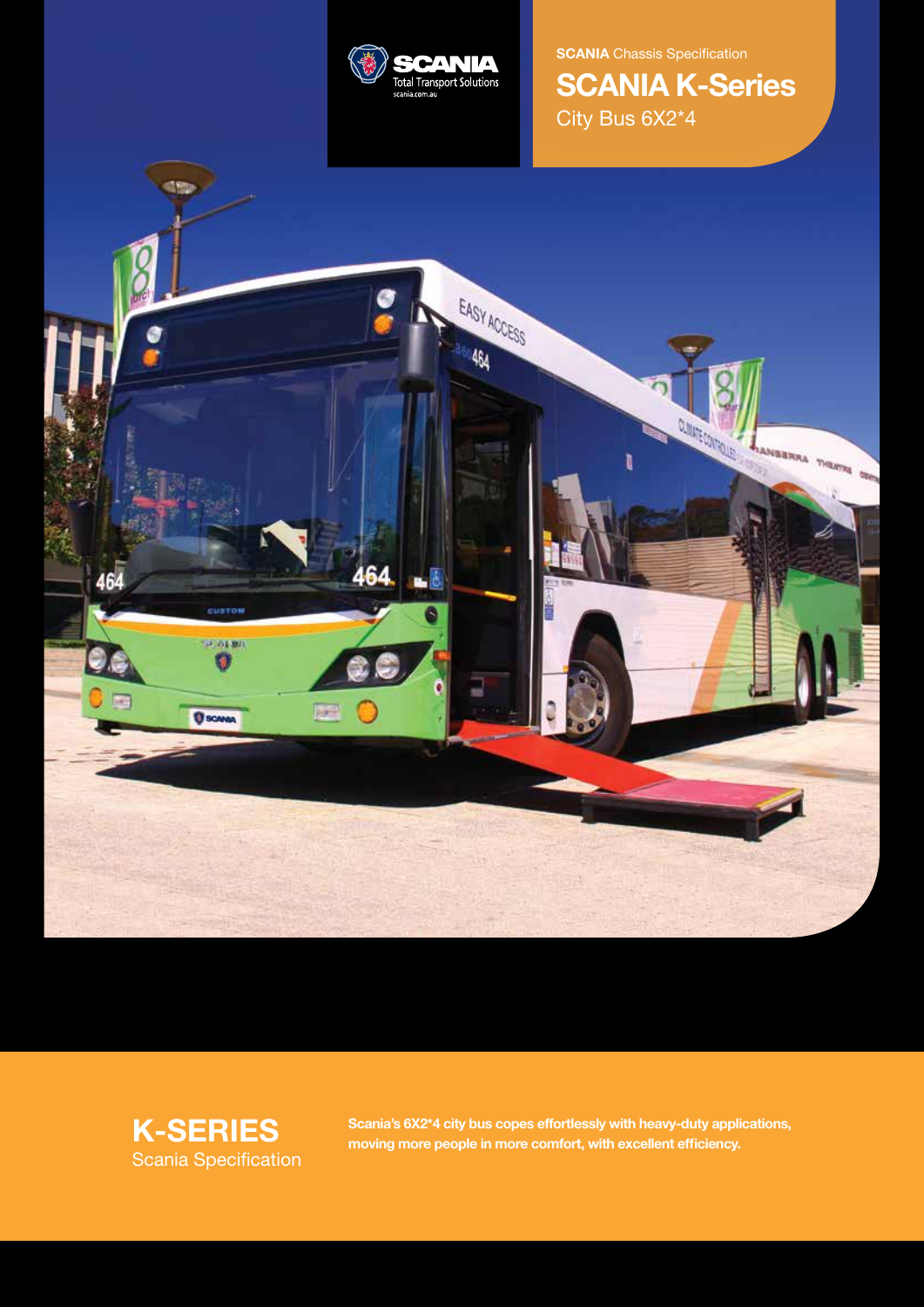

**SCANIA** Chassis Specification

# **SCANIA K-Series** City Bus 6X2\*4

Scania is a global manufacturer of bus and coach chassis that meet the needs of operators on every continent. With total design and production control over chassis and powertrain, Scania delivers unrivalled reliability, durability and performance. Scania's Euro 5 engines meet and beat the most stringent environmental standards around.



## Nm 1700 1600 1500 1300 1100 900 1400 1200 1000 800 700 800 1000 1200 1400 1600 1800 2000 r/min 600 700 800 900 1000 1100 1200

## $K360$  $K 320$

## **Engine Features**

## **K 320 UB 6X2\*4**

- Model DC 9 32 320
- Swept Volume 9 Litre
- Cylinders Inline 5
- Power (Hp) 320
- Power (kW) 235 @ 1900
- Torque (Nm) 1600 @ 1100 1200
- Injection System XPI
- Emission Level EEV
- Emission Control EGR
- Alternators 2 x 150 Amps

### K 360 UB 6X2\*4

hp 380

- lb/ft<br>1200 Model DC 9 24 360
	- Swept Volume 9 Litre
	- Cylinders Inline 5
	- Power (Hp) 360
	- Power (kW) 265 @ 1900
	- 200 Torque (Nm) 1600 @ 1100 1350
	- Injection System XPI
	- Emission Level EEV
	- Emission Control EGR
	- Alternators 2 x 150 Amps

## **Transmission**

- Transmission 6AP1700B
- Type Automatic
- Gears 6
- Hydraulic Retarder

## **Front Axle**

- Model AMA 780
- Type Rigid I Beam
- Technical Rating 7,100 kgs

## **Drive Axle**

- Model ADA 1300
- Type Hypoid
- Differential R660
- Technical Rating 12,000 kgs
- Ratio 4.88:1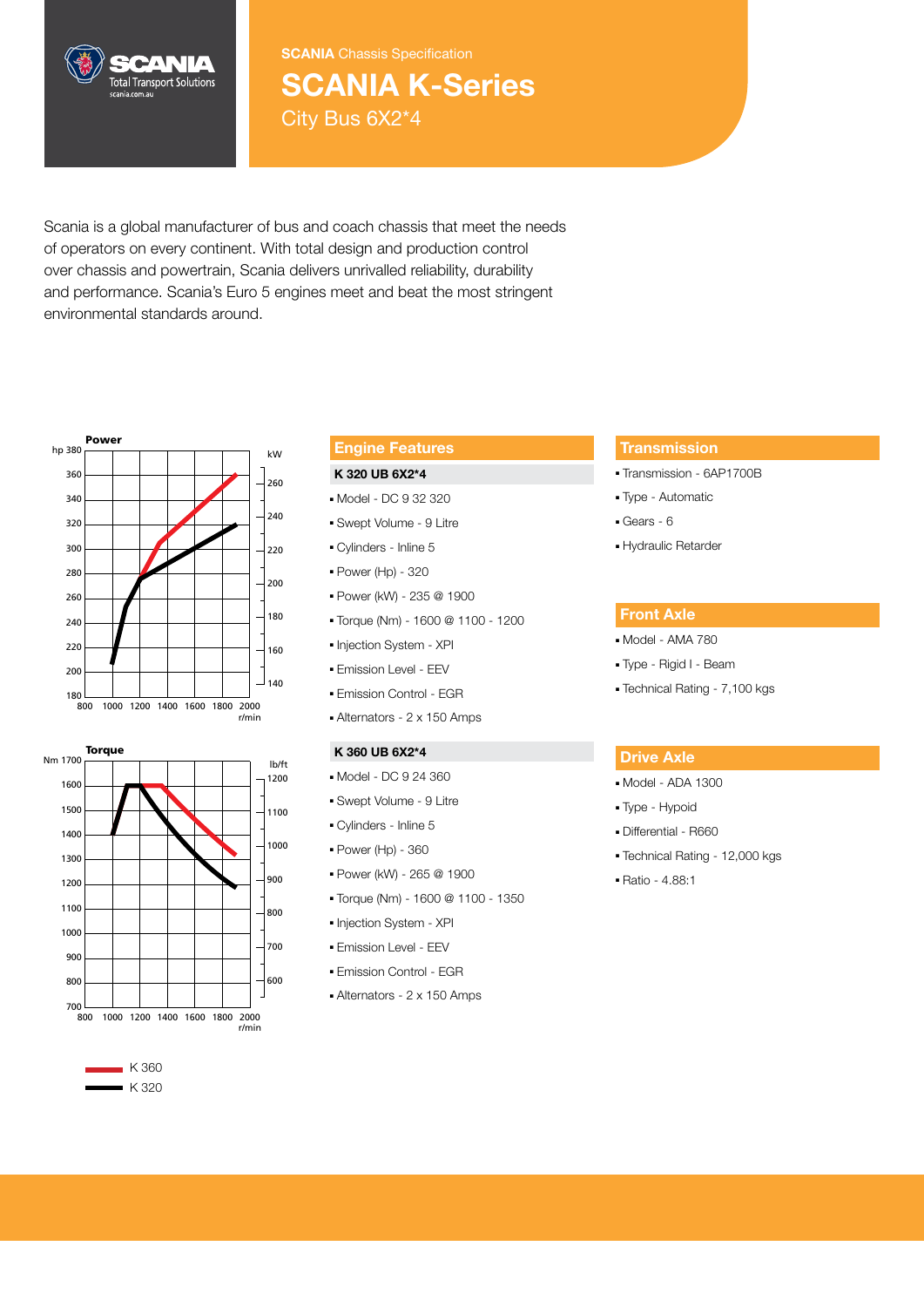





Scania Driver Support

## **Tag Axle**

- Model ARA 860
- Type Steerable
- $\blacktriangleright$  Technical Rating 11,500 kgs + 6,000 kgs = 17,500 kgs

## **Suspension**

- Front Axle Suspension 2 x Air Bags
- Drive Axle Suspension 4 x Air Bags
- Tag Axle Suspension 2 x Air Bags
- Full Kneeling Function
- Raise and Lower Function
- Level Control Electronic
- Anti Roll Bar Front and Rear

## **Brakes**

- Front Axle Disc
- Rear Axle Disc
- Tag Axle Disc
- ABS
- EBS
- Traction Control
- Hill Hold

## **Wheels**

- Rim Size 22.5" X 8.25"
- Type Steel
- Optional Dura-Bright

## **Tyres**

- Make Michelin
- Size 295/80

## **Electrical**

- Voltage 24V
- Batteries 2 x 12V 225 aH
- System CAN Bus

## **Features**

- Ergonomic Driver Instrument Panel
- Adjustable Steering Column for tilt and reach
- Fleet Management System prepared
- 24,600 kgs technical capacity chassis
- Steering Wheel Adjustment
- 10ml air lines
- Hinged fuel cap with anti-back splash tongue
- Remote start/stop in engine bay
- Cruise Control
- Battery isolator in dash
- Scania Communicator
- Scania Assistance
- Hill Hold and Downhill hold speed function

## **Options**

- Maintenance and Repair Programmes available
- Scania Finance
- Additional fuel tank (465L)
- AdBlue tank expansion
- Tyre air pressure monitor
- Wood grain steering wheel
- Independent front suspension
- Inner air filter
- Gearbox (18 + 13 Speed)
- Custom fuel tank placement available

## **Fuel Tank**

■ Capacity - 300 Litre